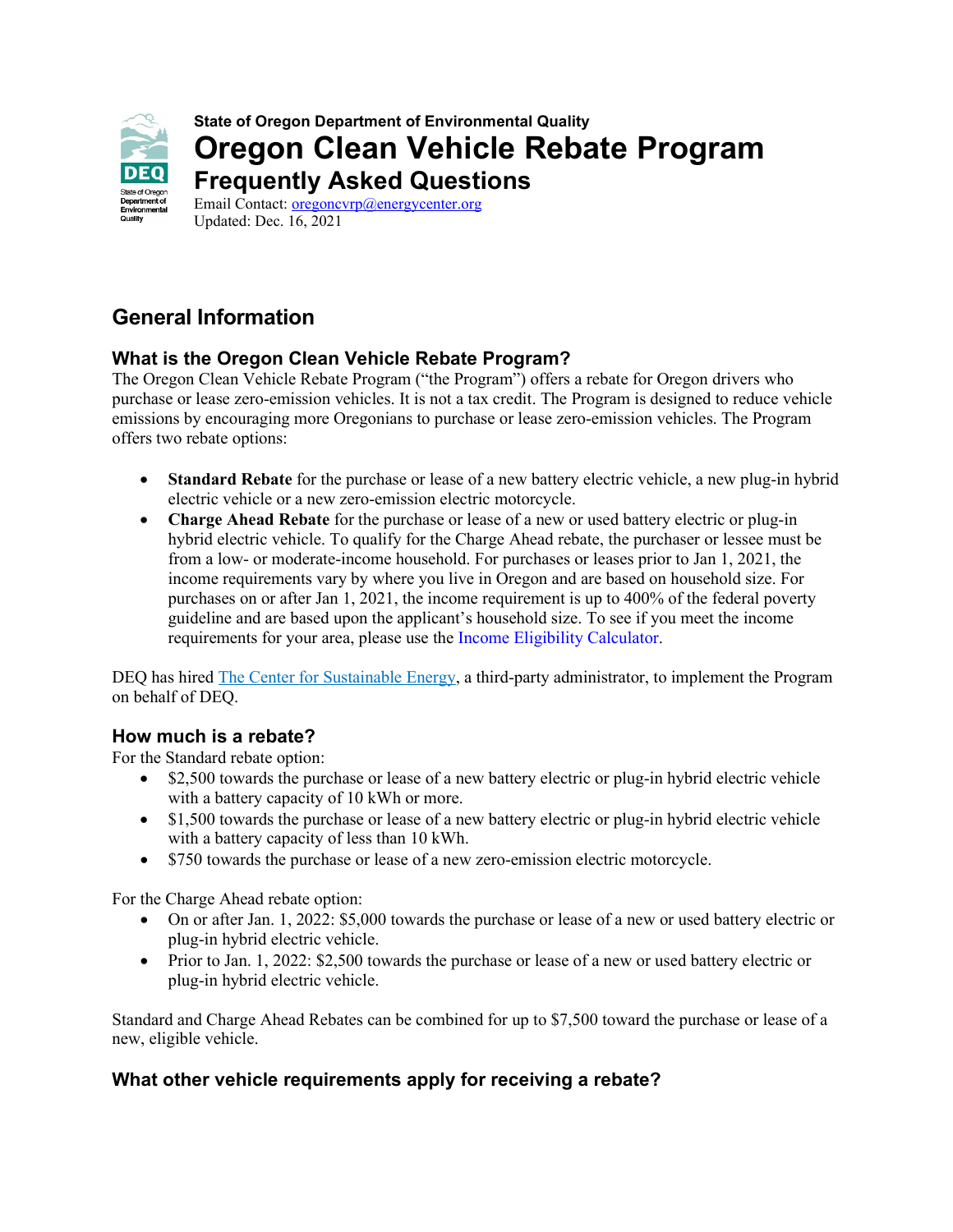Vehicles must be registered in Oregon for at least two years and have a base manufacturer's suggested retail price of less than \$50,000.

An electric vehicle must be purchased through a licensed vehicle dealer or an original equipment manufacturer. If a vehicle is purchased through an original equipment manufacturer, the manufacturer cannot have any licensed, franchised, new automobile dealers in Oregon. **Additionally, no person-toperson sales will be eligible for the rebate**.

Please see the list of [vehicles eligible for the Standard rebate](https://www.oregon.gov/deq/FilterDocs/EV-StandardRebatevehicles.pdf) and the list of [vehicles eligible for the](https://www.oregon.gov/deq/FilterDocs/EV-ChargeAheadRebatevehicles.pdf)  [Charge Ahead rebate.](https://www.oregon.gov/deq/FilterDocs/EV-ChargeAheadRebatevehicles.pdf) **DEQ reserves the right to modify vehicle eligibility at any time for any reason.**

### **When will I receive my rebate?**

Applications are processed on a first-come, first-served basis. DEQ has hired The Center for Sustainable Energy, a third-party administrator, to process rebates. Once CSE has received your application, they will send an email from <u>[oregoncvrp@energycenter.org](mailto:oregoncvrp@energycenter.org)</u> with additional steps. If your rebate application is approved, you will receive an email with an expected timeframe to receive your rebate. To ensure you receive rebate communications, consider adding oregoncyrp@energycenter.org to your safe senders list.

# **Applying for a Rebate**

### **Can I receive the rebate at the time of purchase or lease?**

Individuals (Oregon Residents) can apply for the Standard Rebate at the time of purchase or lease, at a Participating Dealership, called "point of sale". Only Participating Dealerships may offer the rebate at point of sale. You can find the locations of Participating Dealers on [this map.](https://geo.maps.arcgis.com/apps/MapJournal/index.html?appid=8f6081cf57974d4cbb398c629b8003d2) If you purchased or leased your vehicle through a Participating Dealer, the dealership will complete and submit the application on your behalf; the rebate amount will be deducted from the purchase or lease price.

Charge Ahead Applicants and Organizations (business, nonprofits and government agencies) **cannot** apply at point of sale at this time.

## **Is there a deadline to apply for a rebate?**

Yes, you must submit a rebate application within six months of the date of purchase or lease of your electric vehicle. For vehicles ordered from an original equipment manufacturer, the date of first registration will be considered the date of purchase or lease.

For mailed-in applications, the post-mark date will be used to determine eligibility.

## **How do I apply for a Standard Rebate for Residents?**

Start by [creating a program account](https://apply.evrebate.oregon.gov/) on the online portal. After creating your account, you will land on your program dashboard and can begin a standard rebate application. When applying, you will need to upload the following documents to complete your application:

- Proof of Oregon residency (e.g., Oregon driver's license)
- Entire purchase/lease agreement
- Proof of vehicle registration (temporary or permanent registration is acceptable)

## **As a business, nonprofit, or Charge Ahead applicant, how do I apply?**

Mail your application packet. Please submit the following required documents:

- Rebate Application form
- Proof of Oregon residency (e.g., Oregon driver's license)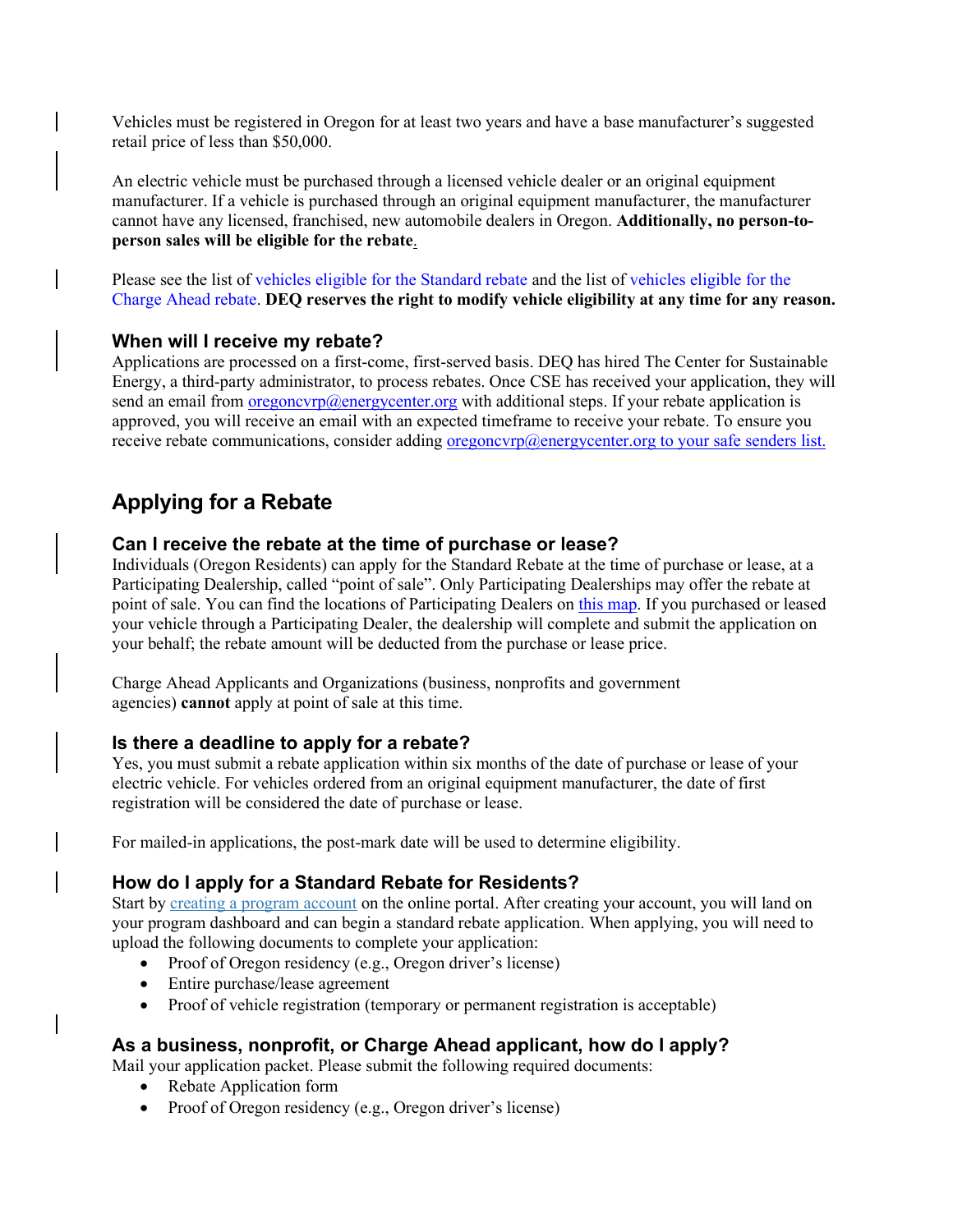- Entire purchase/lease agreement
- Proof of vehicle registration (temporary or permanent registration is acceptable)

Mail the completed application packet to: Center for Sustainable Energy ATTN: Oregon Clean Vehicle Rebate Project 3980 Sherman Street, Suite 170 San Diego, CA 92110

For Charge Ahead Applicants, after your application is received, you will be sent an email from  $o$ regoncvrp@energycenter.org with the below forms attached. Complete and upload them to the secure document portal.:

- Household Summary Form
- Proof of Income: 4506-C for each household resident OR proof of enrollment in a public assistance program

## **Can I email my application?**

No, we are unable to accept emailed applications due to security and privacy concerns. Please mail your application to: Center for Sustainable Energy ATTN: Oregon Clean Vehicle Rebate Project 3980 Sherman Street, Suite 170 San Diego, CA 92110

### **How will I know if I will receive a rebate or not?**

Once we have received your application, we will send an email from  $\sigma$ regoncvrp@energycenter.org with additional steps. After reviewing your application, CSE will notify you of your eligibility by email. The notification will state your application (a) is approved, (b) is incomplete and you will need to send additional information or (c) is ineligible and you do not qualify for a rebate.

# **Charge Ahead Rebate Eligibility**

## **Who qualifies for the Charge Ahead Rebate?**

To be eligible for Charge Ahead, you must either:

• Reside in a household that would qualify as low- to moderate-income, as defined below, at the time you purchased or leased your vehicle

OR

• Qualify as, and attest, to being a low-income service provider that provides health, dental, social, financial, energy conservation or other assistive services to low- or moderate-income households in Oregon and registered as a  $501(c)(3)$ 

## **As an individual, how can I determine if my income is eligible?**

If applying for a Charge Ahead rebate, household income must be:

- Prior to Jan. 1, 2022: At or below 120% of the median income for your area at the time your vehicle is purchased or leased
- On or after Jan. 1, 2022: Below 400% of the federal poverty guideline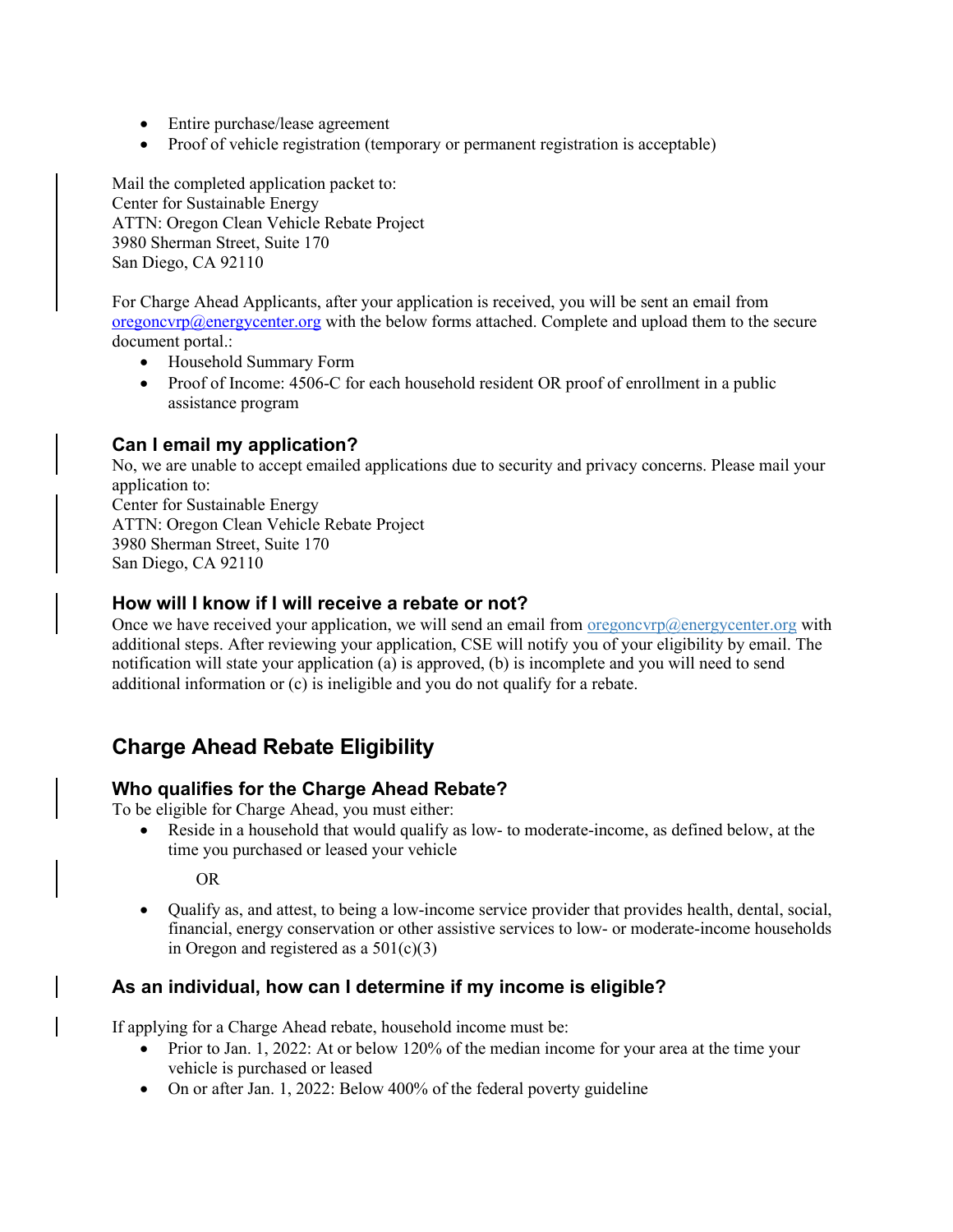For the purposes of the Charge Ahead rebate, a household is defined as an individual living alone, a family with or without children, or a group of individuals who are living together as one economic unit.

To calculate whether you meet the Charge Ahead income requirements, click on the [Income](https://www.deq.state.or.us/ocvrp)  Eligibility [Calculator](https://www.deq.state.or.us/ocvrp) and enter your location and household size.

For Charge Ahead income calculations, household income is **gross annual household** income, which includes both taxable and non-taxable income sources. Gross annual income includes, but is not limited to the following: Wages, unemployment, workers' compensation, Social Security, Supplemental Security Income, public assistance, veterans' payments, survivor benefits, pension or retirement income, interest, dividends, rents, royalties, income from estates, trusts, educational assistance, alimony, child support, assistance from outside the household and any other sources of income.

### **As a nonprofit organization, how can I determine if we are eligible?**

Eligible nonprofits must be:

- A low-income service provider that provides health, dental, social, financial, energy conservation or other assistive services to low- or moderate-income households in Oregon
- Registered as a  $501(c)(3)$  nonprofit organization
- Able to provide proof of the above
- Able to provide a  $501(c)(3)$  designation letter upon request

#### **What documentation do I need to provide to verify my income?**

You will need to submit a completed and signed IRS Form 4506-C and a Household Summary Form OR proof of enrollment in an eligible public assistance program at the time your vehicle was purchased or leased. If you participated in a public assistance program at the time you purchased or leased your vehicle, an IRS Form 4506-T or 4506-C form is not required. Income-qualified programs include:

- Oregon Health Plan/Medicaid
- Supplemental Nutrition Assistance Program (SNAP)
- Temporary Assistance for Needy Families (TANF)
- Free and Reduced-Price Lunch
- HUD Housing Choice Voucher
- LIHEAP (home energy assistance)
- Employment-related daycare
- Women, Infants and Children (WIC)
- TriMet reduced-fare program for low-income rider
- Individual Development Account (IDA) holder

For Applicants who are not qualified through an income-qualified program and have not filed the tax year requested, CSE will request income and asset documentation. Examples of additional documentation may include W-2s, bank statements, etc.

#### **What tax year does OCVRP verify during the income verification process?**

CSE will verify income by requesting a tax transcript from the IRS for the Applicant from the year the vehicle was purchased or leased. If the tax transcript for that year is not available at the time the application is processed, the tax transcript from the previous year as required will be requested. For example, for any application submitted before May 15, 2022, CSE will refer to 2020 tax transcripts if the 2021 tax year has not been filed.